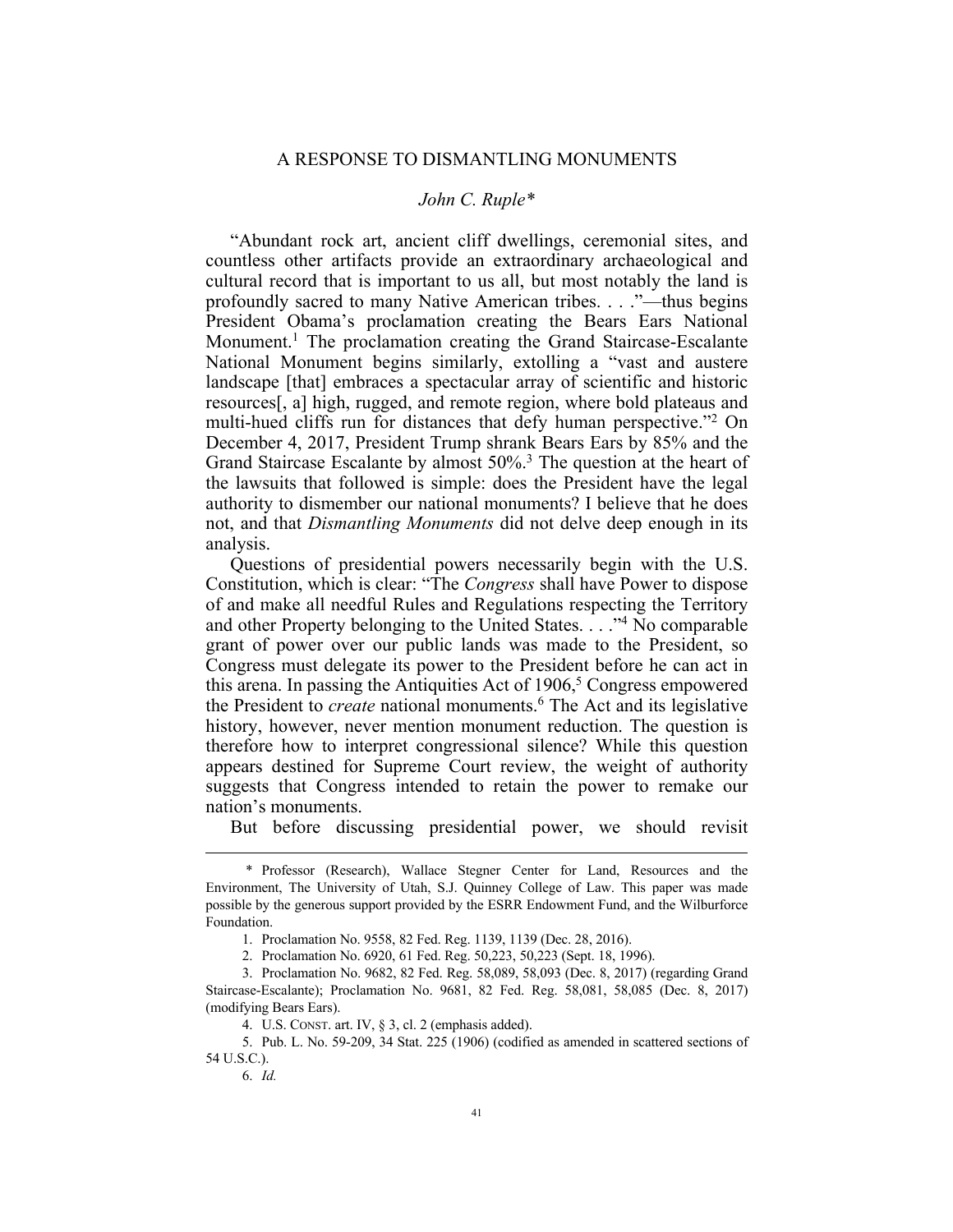*Dismantling Monuments* opening argument that the Antiquities Act cannot be used to protect natural resources or large landscapes.7 In passing the Antiquities Act, Congress delegated to the President the authority to:

[D]eclare by public proclamation historic landmarks, historic and prehistoric structures, and other objects of historic or scientific interest that are situated on land owned or controlled by the Federal Government to be national monuments . . . . The limits of the parcels shall be confined to the smallest area compatible with the proper care and management of the objects to be protected.<sup>8</sup>

An earlier bill proposed narrower language, limiting reservations to "monuments, cliff dwellings, cemeteries, graves, mounds, forts, or other work of prehistoric, primitive, or aboriginal man, to the extent of not exceeding three hundred and twenty acres."9 But Congress did not adopt that language, adopting instead the much broader "objects of historic of scientific interest" and leaving size to the discretion of the President.<sup>10</sup> Our courts, moreover, have on six occasions been asked whether natural resources are "objects" within the meaning of the Antiquities or whether a landscape-scale monument was too big. Every time the courts upheld the designation.<sup>11</sup> Take the Grand Canyon as an example: On January 11, 1908, just 18 months after passage of the Antiquities Act, President Roosevelt proclaimed the 808,000 acre Grand Canyon National Monument<sup>12</sup> (since expanded and elevated to national park status). Eight years later, the United States sued Ralph Cameron to invalidate his claim to a mine within the Monument, and to prevent him from interfering with Monument management.<sup>13</sup> Mr. Cameron countered that the canyon was neither a "historic landmark," nor "an object of historic or scientific interest."14 He also argued that because of the Monument's size, it was clearly not confined to the "smallest area compatible with the proper care and management" of the canyon.<sup>15</sup>

12. Proclamation No. 794, 35 Stat. 2175 (Jan. 11, 1908).

 <sup>7.</sup> Richard H. Seamon, *Dismantling Monuments*, 70 FLA. L. REV. 553, 556–57 (2018).

<sup>8.</sup> 54 U.S.C. § 320301(a)–(b).

<sup>9.</sup> H.R. 10451, 56th Cong. (1900).

<sup>10.</sup> 54 U.S.C. § 320301(a).

<sup>11.</sup> *See* Cappaert v. United States, 426 U.S. 128, 141–42 (1976); Cameron v. United States, 252 U.S. 450, 455–56 (1920); Mountain States Legal Found. v. Bush, 306 F.3d 1132, 1137 (D.C. Cir. 2002); Tulare Cty. v. Bush, 306 F.3d 1138, 1140–42 (D.C. Cir. 2002); Utah Ass'n of Ctys. v. Bush, 316 F. Supp. 2d 1172, 1183–84 (D. Utah 2004); Anaconda Copper Co. v. Andrus, No. A79-161, 1980 U.S. Dist. Lexis 17861, at \*5 (D. Alaska June 26, 1980).

<sup>13.</sup> *Cameron*, 252 U.S. at 454.

<sup>14.</sup> *Id.* at 455–56.

<sup>15.</sup> Answer to Amended Complaint at 11, United States v. Cameron (D. Ariz. July 28, 1916).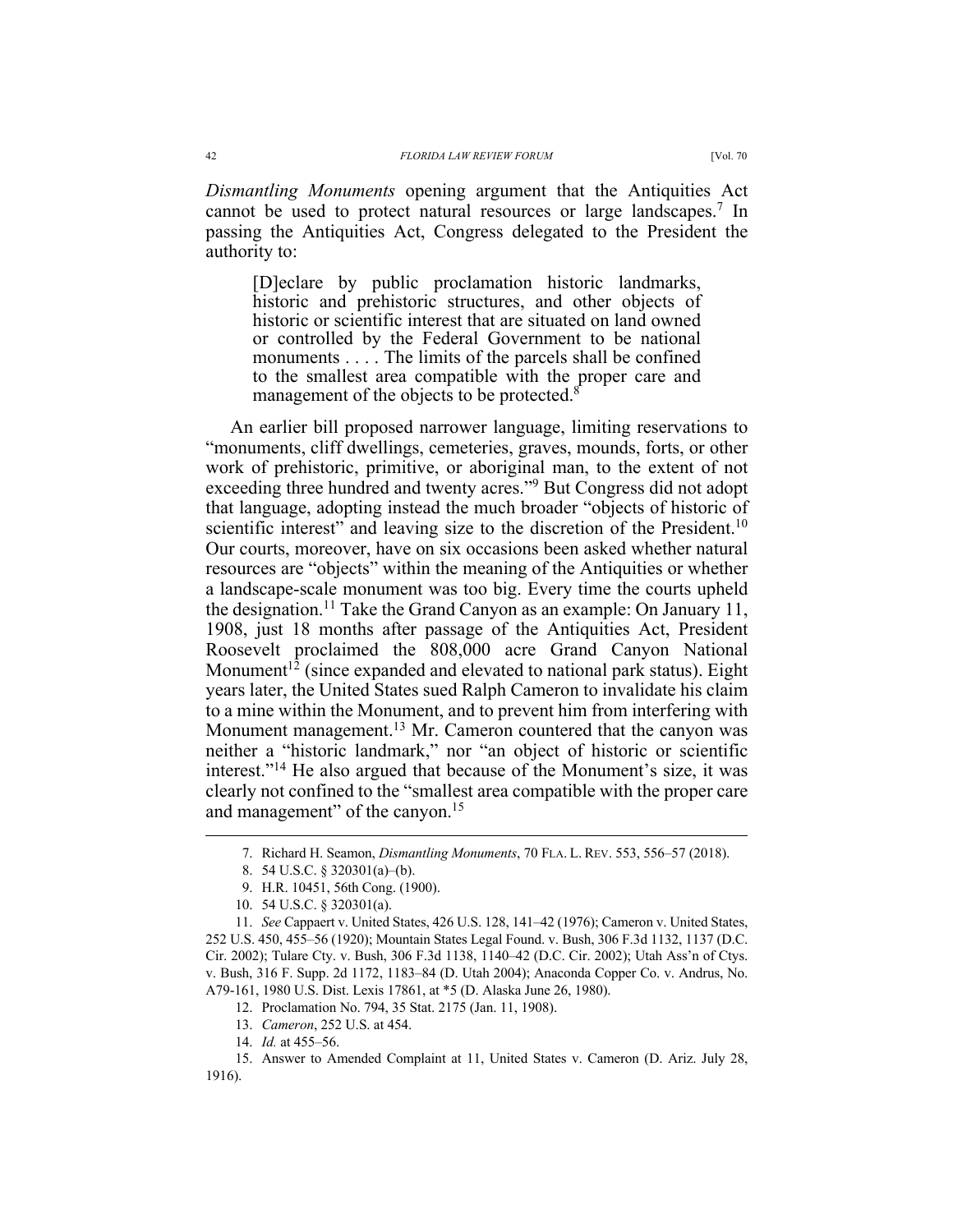The Supreme Court disagreed, invalidating Cameron's mining claim and affirming that the Grand Canyon is "an object of unusual scientific interest," appropriately protected under the Antiquities Act.<sup>16</sup> Fifty-six years later, in the only other national monument challenge to reach the Supreme Court, "objects of historic or scientific interest" were again given a broad reading when the Court held that endemic fish and the pool they inhabited were objects of historic or scientific interest within the meaning of the Antiquities Act.<sup>17</sup>

Shortly after designation of the Grand Staircase-Escalante National Monument in 1996, the Utah Association of Counties sued to invalidate that monument, claiming, among other things, that the monument was too big and that the landscape was not an "object."18 They also lost the argument<sup>19</sup> that *Dismantling Monuments* seeks to resurrect. Challenges to monument size have never found traction with Congress or the courts. By 1936, Presidents had designated six monuments of roughly 1,000 square-miles or more without court or congressional objection.

*Dismantling Monuments* uses President Carter's designation of vast Alaskan national monuments, and their subsequent congressional redesignations, to argue that Congress bristled at the idea of large monuments.20 But the article neglected to explain why President Carter proclaimed those monuments, or that Congress *elevated* most of those monuments to national park status. Alaska's statehood act, which was passed in 1959, recognized existing aboriginal land claims while also authorizing the state to claim millions of acres of land.<sup>21</sup> In 1971 Congress enacted the Alaska Native Claims Settlement Act  $(ANCSA)^{22}$ to resolve competing Native and state land claims and to stimulate economic development. ANCSA authorized the Secretary of the Interior to withdraw public lands in Alaska from development for up to five years while Congress considered permanent protections for those lands.<sup>23</sup> The Secretary issued the temporary withdrawal, but Congress struggled to enact legislation in the time allotted. President Carter feared the rush of mining and homestead claims that a missed deadline would spawn, and that those claims would make comprehensive land designations far more

 <sup>16.</sup> *Cameron*, 252 U.S. at 455–56.

<sup>17.</sup> Cappaert v. United States, 426 U.S. 128, 142 (1976).

<sup>18.</sup> Utah Ass'n of Ctys. v. Bush, 316 F. Supp. 2d 1172, 1176–77 (D. Utah 2004).

<sup>19.</sup> *Id*. at 1186.

<sup>20.</sup> Seamon, *supra* note 7, at 568–69.

<sup>21.</sup> An Act to Provide for the Admission of the State of Alaska into the Union, Pub. L. No. 85-508, 72 Stat. 339, 340 (1958).

<sup>22.</sup> Alaska Native Claims Settlement Act (ANCSA), Pub. L. No. 92-203, 85 Stat. 668 (1971) (codified as amended in scattered sections of 43 U.S.C.).

<sup>23.</sup> 43 U.S.C. § 1616(d) (2012); *see also* Mark Squillace, *The Monumental Legacy of the Antiquities Act of 1906*, 37 GA. L. REV. 473, 503 (2003) (discussing the effect of the ANCSA's recommended withdrawals).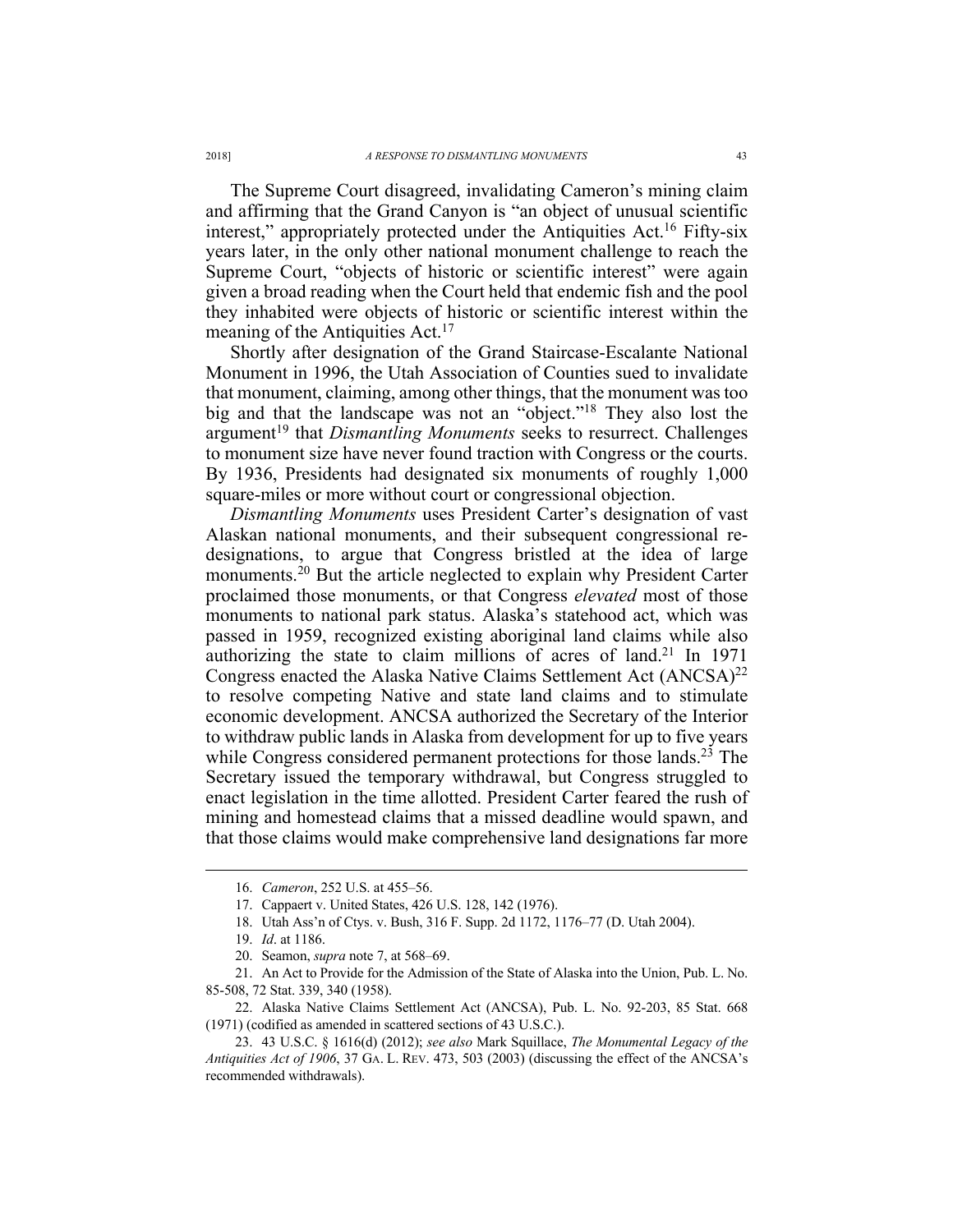difficult.<sup>24</sup> On December 1, 1978, pressed to action by congressional delay, President Carter proclaimed seventeen new or expanded national monuments in Alaska, covering nearly 56 million acres.<sup>25</sup>

Two years later, Congress passed the Alaska National Interest Lands Conservation Act  $(ANIICA)^{26}$  designating over 100 million acres of land in new conservation units, "including 43.6 million acres of new parklands, 53.7 million acres of new wildlife refuge land, twenty-five new wild and scenic rivers, and 56.4 million acres of wilderness. Many of the protected areas were carved out of the monuments that had been declared just two years earlier by President Carter."27 Congress' elevation of monuments to national parks and wildlife refuges was not a repudiation of the President's actions, but finalization of years of legislative and executive effort to protect that landscape.

Returning to the question of presidential authority: Whether the Antiquities Act empowers the President to revise or rescind a national monument is a question of congressional intent, and there are at least five reasons to believe that Congress intended to reserve that power for itself. First, there was no reason for Congress to surrender that power. Congress passed the Antiquities Act because it was ill-equipped to identify threatened public lands and resources, or to swiftly develop the sitespecific protections those lands required.<sup>28</sup> Resource protection at times required swift action, and delegating protective powers to the President made that possible. But while swift action was often needed to protect sensitive resources, there was no comparable need to swiftly gut protections, or to delegate away that power.

Second, Congress repeatedly enacted legislation authorizing a President to protect public lands and to revise or revoke those protections if circumstances changed.29 In 1897, for example, Congress amended the Forest Reserve Act of 1891 to empower the President to modify national forest reservations.30 Representative John Lacey, who lobbied for that

28. ANNUAL REPORT OF THE COMMISSIONER OF THE GENERAL LAND OFFICE TO THE SECRETARY OF THE INTERIOR FOR THE FISCAL YEAR ENDED JUNE 30, 1904, at 59–60 (1904).

29. *See* 43 U.S.C. § 141 (1970) (repealed by FLPMA); 43 U.S.C. §§ 161–284 (1970) (repealed by FLPMA); 43 U.S.C. § 299 (1970) (repealed by FLPMA); 43 U.S.C. § 300 (1970) (repealed by FLPMA); Act of May 28, 1940, Pub. L. No. 76-532, 54 Stat. 224, 224 (1940); Act of Aug. 19, 1935, Pub. L. No. 74-268, 49 Stat. 660, 661 (1935); Boulder Canyon Project Act, Pub. L. No. 17-642, 45 Stat. 1057, 1063 (1928); Act of May 14, 1898, ch. 299, 30 Stat. 409, 414 (1898); Act of June 4, 1897, ch. 2, 30 Stat. 11, 36 (1897); Act of Oct. 2, 1888, ch. 1069, 25 Stat. 505, 527 (1888), *repealed by* Federal Land Policy and Management Act (FLPMA), 43 U.S.C. §§ 1701–84 (1976).

30. Forest Reserve Act of 1891, ch. 561, 26 Stat. 1095, 1103 (1891).

 <sup>24.</sup> Squillace, *supra* note 23, at 503–4.

<sup>25.</sup> *Id.* at 504.

<sup>26.</sup> Pub. L. No. 96-487, 94 Stat. 2371 (1980) (codified as amended in scattered sections of 16 U.S.C.).

<sup>27.</sup> Squillace, *supra* note 23, at 504.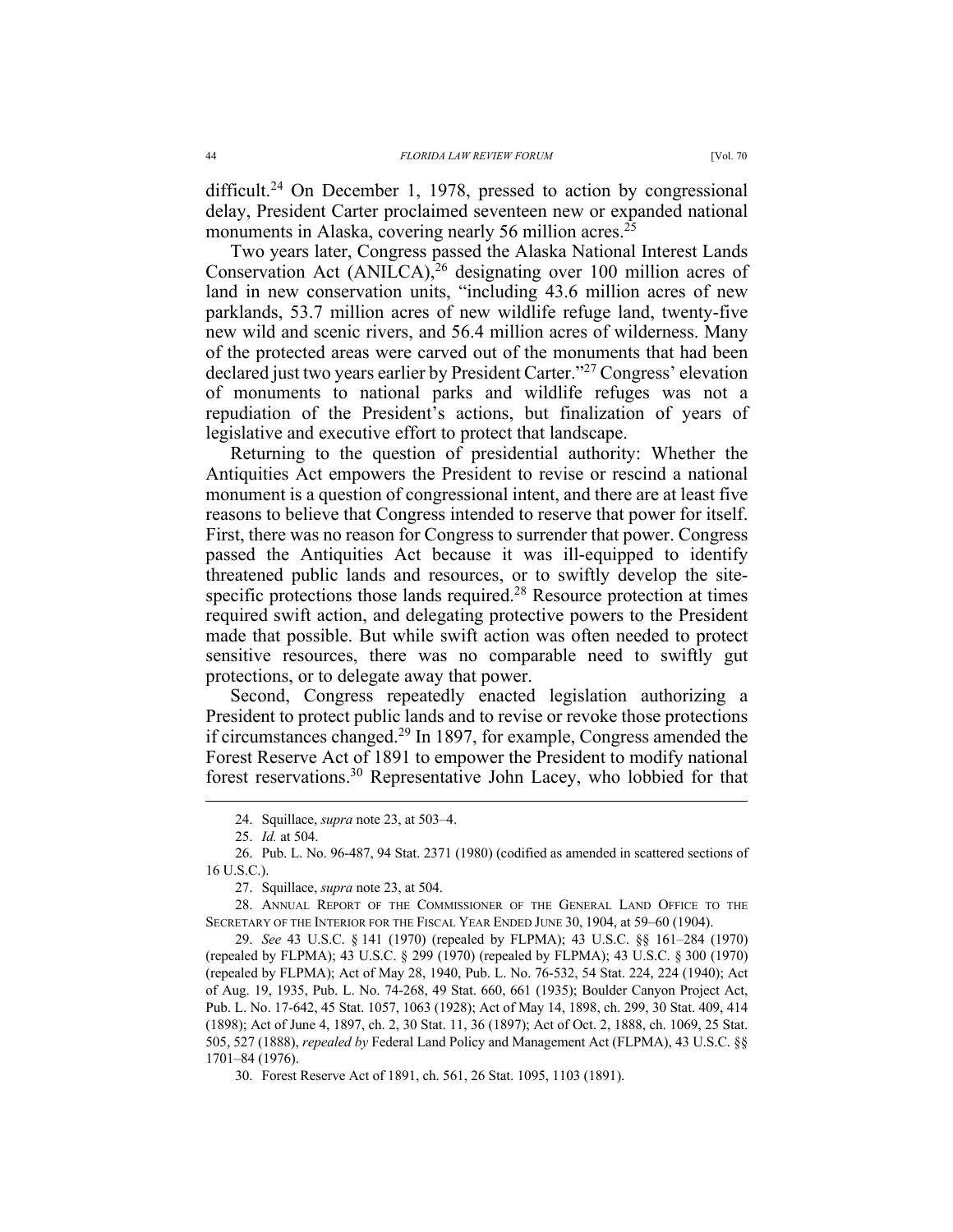amendment, drafted the Antiquities Act less than a decade later. But Lacey did not propose, and Congress did not include, such two-way language in the Antiquities Act. Courts "presume that, where words differ [between statutes], 'Congress acts intentionally and purposefully in the disparate inclusion or exclusion.'"31 The different language used in the Antiquities Act must be given effect.

Third, Congress on seven occasions took up legislation to endow the President with the power to make wholesale changes to national monuments.<sup>32</sup> All of those efforts failed.<sup>33</sup> While we must be careful not to read too much into failed legislation, $34$  these bills, when considered with other evidence, demonstrate that Congress understood the President to lack broad revisionary authority and they saw little need to endow him with such powers.

Fourth, the Executive Branch represented to both Congress and the Supreme Court that national monuments are not subject to the whims of the President. In 1979 it told Congress that a "National Monument designation" is "permanent."35 In 2006, the Department of Justice argued before the Supreme Court that "only Congress could abolish a national monument."36

Fifth, whatever the President's powers may have been in 1963 (when a President last reduced a national monument) $37$  Congress dramatically reduced those powers in 1976 when it enacted the Federal Land Policy and Management Act (FLPMA).<sup>38</sup> As retired Congressional Research Service Attorney Pamela Baldwin explains, FLPMA "so changed the laws and the context within which to interpret withdrawal authority as to

 <sup>31.</sup> Burlington N. & Santa Fe Ry. Co. v. White, 548 U.S. 53, 63 (2006) (quoting Russello v. United States, 464 U.S. 16, 23 (1983)).

<sup>32.</sup> S. 3826, 68th Cong. 2d. Sess. (1925); S. 2703, 69th Cong. 1st Sess. (1926); S. 3840, 68th Cong. (1925); H.R. 11357, 68th Cong. 2d Sess. (1925); S. 4617, 71st Cong. 2d Sess. (1930); H.R. 14646, 72d Cong. 2d Sess. (1933); and H.R. 3990, 115th Cong. § 2 (2017).

<sup>33.</sup> *See*.

<sup>34.</sup> *See* Cent. Bank of Denver v. First Interstate Bank of Denver, 511 U.S. 164, 187 (1994) ("Congressional inaction lacks persuasive significance because several equally tenable inferences may be drawn from such inaction, including the inference that the existing legislation already incorporated the offered change.").

<sup>35.</sup> H.R. REP. NO. 96–97, pt. 1, at 341 (1979).

<sup>36.</sup> Memorandum in Support of Motion of the U.S. for Partial Summary Judgment on Count IV of the Amended Complaint at 44, Alaska v. United States, 546 U.S. 413 (2006) (No. 128, Original)*.*

<sup>37.</sup> Proclamation No. 3539, 28 Fed. Reg. 5407, 5407 (June 1, 1963) (regarding Bandelier National Monument).

<sup>38.</sup> Pub. L. No. 94-579, 90 Stat. 2743, 2744–45 (1976) (codified as amended in scattered sections of 43 U.S.C.).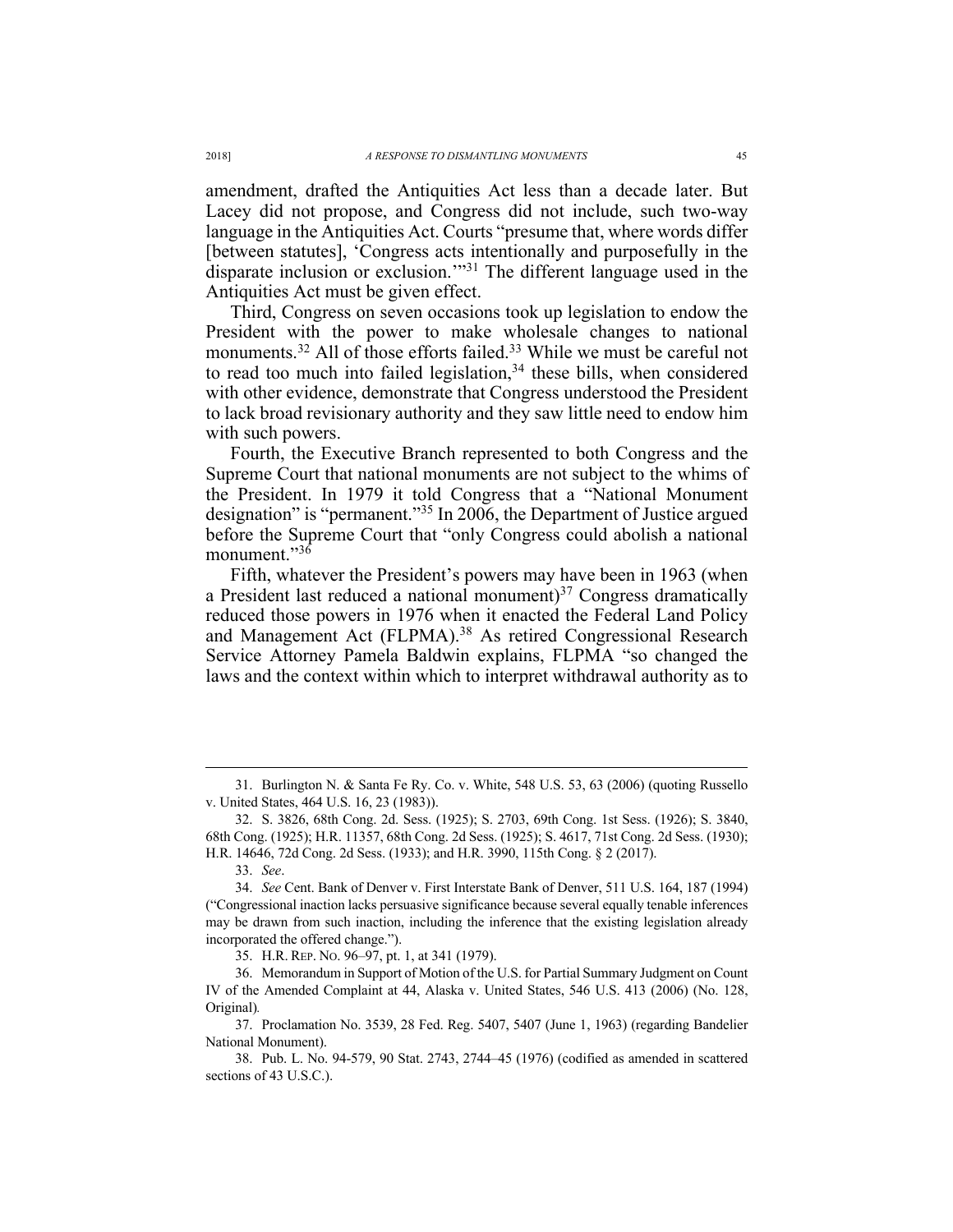render pre-FLPMA presidential practices of little relevance."39 Congress specifically repealed twenty-nine "statutes or parts of statutes that had provided withdrawal authority to the [P]resident."40 FLPMA also expressly repealed the President's implied authority to withdraw or reserve land,<sup>41</sup> and as the House Committee Report explains, FLPMA "would also specifically reserve to the Congress the authority to modify and revoke withdrawals for national monuments created under the Antiquities Act. . . . These provisions will insure that the integrity of the great national resource management systems will remain under the control of the Congress."42 Congress simply did not intend for the President to assume the power to carve up our national monuments.

But even if the President has the power to reduce a monument to confine it to the "the smallest area compatible with the proper care and management of the objects to be protected," that is not what President Trump did. Bears Ears was originally designated to protect "tens of thousands of historic and pre-historic structures, cliff dwellings, rock art panels (pictographs and petroglyphs), kivas, open service sites, pueblos, towers, middens, artifacts, ancient roads, historic trails, and other archaeological resources" that are important to Native Americans.<sup>43</sup> President Trump eliminated seventy-three percent of all documented archaeological sites from the monument. $4\overline{4}$  At the Grand Staircase-Escalante, which was designated in large part to protect paleontological resources, "at least 700 scientifically important fossil sites have been excluded by the new monument," including the almost entire record of whole geologic eras.<sup>45</sup> As the President of the Society of Vertebrate Paleontologists explains: "The rock layers of the monument are like pages in an ancient book. . . . If half of them are ripped out, the plot is lost."46 President Trump did not reduce the monuments to the smallest area necessary to protect irreplaceable resources. He dismantled the

43. Complaint for Declaratory and Injunctive Relief at 55–56, Utah Diné Bikéyah v. Trump, No. 1:17-cv-02605-TSC (D.D.C. Dec. 6, 2017).

44. *Id*. at 58.

45. Memorandum in Support of Plaintiffs' Motion for Partial Summary Judgement at 15, Grand Staircase Escalante Partners v. Trump, No. 1:17-cv-02591-TSC (D.D.C. Jan. 20, 2018).

46. Tay Wiles, *Monument Reductions Threaten Future Dinosaur Discoveries*, HIGH COUNTRY NEWS (Jan. 30, 2018), https://www.hcn.org/articles/public-lands-monumentreductions-threaten-future-dinosaur-discoveries [https://perma.cc/3MBZ-MEWD] (quoting David Polly, President, Society of Vertebrate Paleontologists).

 <sup>39.</sup> Pamela Baldwin, Presidential Authority to Modify or Revoke National Monuments <sup>2</sup> (Sept. 17, 2017) (unpublished manuscript),

https://papers.ssrn.com/sol3/papers.cfm?abstract\_id=3095744 [https://perma.cc/YU7T-MHQF]. 40. *Id.*; *see generally* Pub. L. No. 94-579, 90 Stat. 2743 (codified as amended in scattered

sections of 43 U.S.C.).

<sup>41.</sup> 43 U.S.C. § 704(a).

<sup>42.</sup> H.R. REP. NO. 94-1163, at 9 (1976).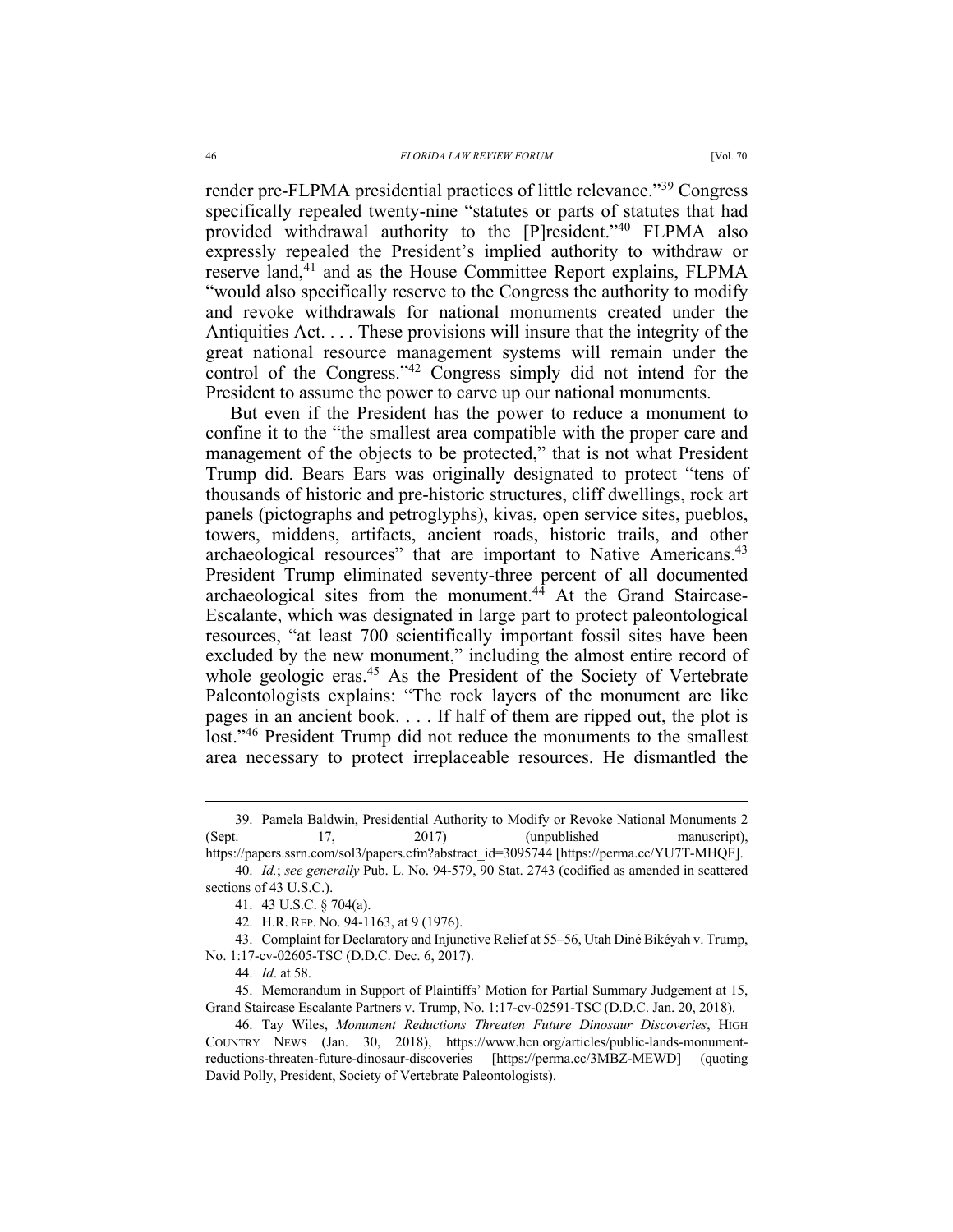monuments to expedite energy development, $47$  and in so doing, he reduced protections for tens of thousands of irreplaceable resources.

Two arguments in favor of the President's power to shrink national monuments deserve specific attention. *Dismantling Monuments* argues that the power to decide on monument designation necessarily includes the power to reconsider monument designations. <sup>48</sup> Two examples show why this sweeping proposition is not true. Once a President decides to sign a bill into law, neither that President nor his successor can un-sign the bill. Similarly, once a President decides to grant a pardon, neither he nor his successor can un-pardon that person. Presidents must live with their decisions and the decisions of their predecessors. The power to create does not automatically include the power to undo.

The most compelling argument in favor of the President's power to shrink monuments comes from the twenty or so times that Presidents have previously revised monuments. But those reductions, all of which occurred more than half a century ago, receive scant explanation in *Dismantling Monuments*. Each reduction is discussed elsewhere in great detail,49 so a brief summary here will suffice. Until now, every national monument that has been reduced by presidential action had been set aside before 1940, and most at least a decade prior to that.<sup>50</sup> Maps of the rural West, where every reduced monument is found, were often of poor quality during the early monument designation period. Roughly half of the presidentially revised monument contained unsurveyed land.<sup>51</sup>

62589434a581\_story.html?utm\_term=.17d3921ec401 [https://perma.cc/23XZ-UPJY].

 <sup>47.</sup> *See* Eric Lipton & Lisa Friedman, *Oil Was Central in Decision to Shrink Protected Utah Site, Emails Show*, N.Y. TIMES, Mar. 5, 2018, at A11; Juliet Eilperin, *Uranium Firm Urged Trump Officials to Shrink Bears Ears National Monument*, WASH. POST (Dec. 8, 2017), https://www.washingtonpost.com/national/health-science/uranium-firm-urged-trump-officialsto-shrink-bears-ears-national-monument/2017/12/08/2eea39b6-dc31-11e7-b1a8-

<sup>48.</sup> Seamon, *supra* note 7, at 584.

<sup>49.</sup> John C. Ruple, *The Trump Administration and Lessons Not Learned from Prior National Monument Modifications*, 43 HARV. ENVTL. L. REV. 1 (2019), http://harvardelr.com/wpcontent/uploads/2019/03/vol.43.1\_Ruple.pdf.

<sup>50.</sup> Archeology Program, *Antiquities Act 1906-2006 Maps, Facts, & Figures: Monuments List,* NATIONAL PARK SERVICE, www.nps.gov/archeology/sites/antiquities/monumentslist.htm [https://perma.cc/TFW7-DHYF] (last updated Oct. 21, 2018).

<sup>51.</sup> *See* Proclamation No. 1994, 47 Stat. 2506, 2506–07 (Mar. 17, 1932) (Great Sand Dunes); Proclamation No. 1875, 46 Stat. 2988, 2988 (Apr. 12, 1929) (Arches); Proclamation No. 1694, 43 Stat. 1947, 1947–48 (May 2, 1924); Proclamation No. 1640, 42 Stat. 2285, 2285 (Oct. 14, 1922) (Timpanogos), (Craters of the Moon); Proclamation No. 1322, 39 Stat. 1764, 1764 (Feb. 11, 1916) (Bandelier); Proclamation No. 869, 35 Stat. 2247, 2247–48 (Mar. 2, 1909) (Mt. Olympus); Proclamation No. 804, 35 Stat. 2183, 2183–84 (Apr. 16, 1908) (Natural Bridges), for examples of national monument proclamations which include unsurveyed lands or maps identifying unsurveyed lands. To get around this problem, some national monument proclamations describe lands in terms of degrees, minutes, and seconds rather than in accordance with the Public Land Survey System. *See* Proclamation No. 1733, 43 Stat. 1988, 1989 (Feb. 26,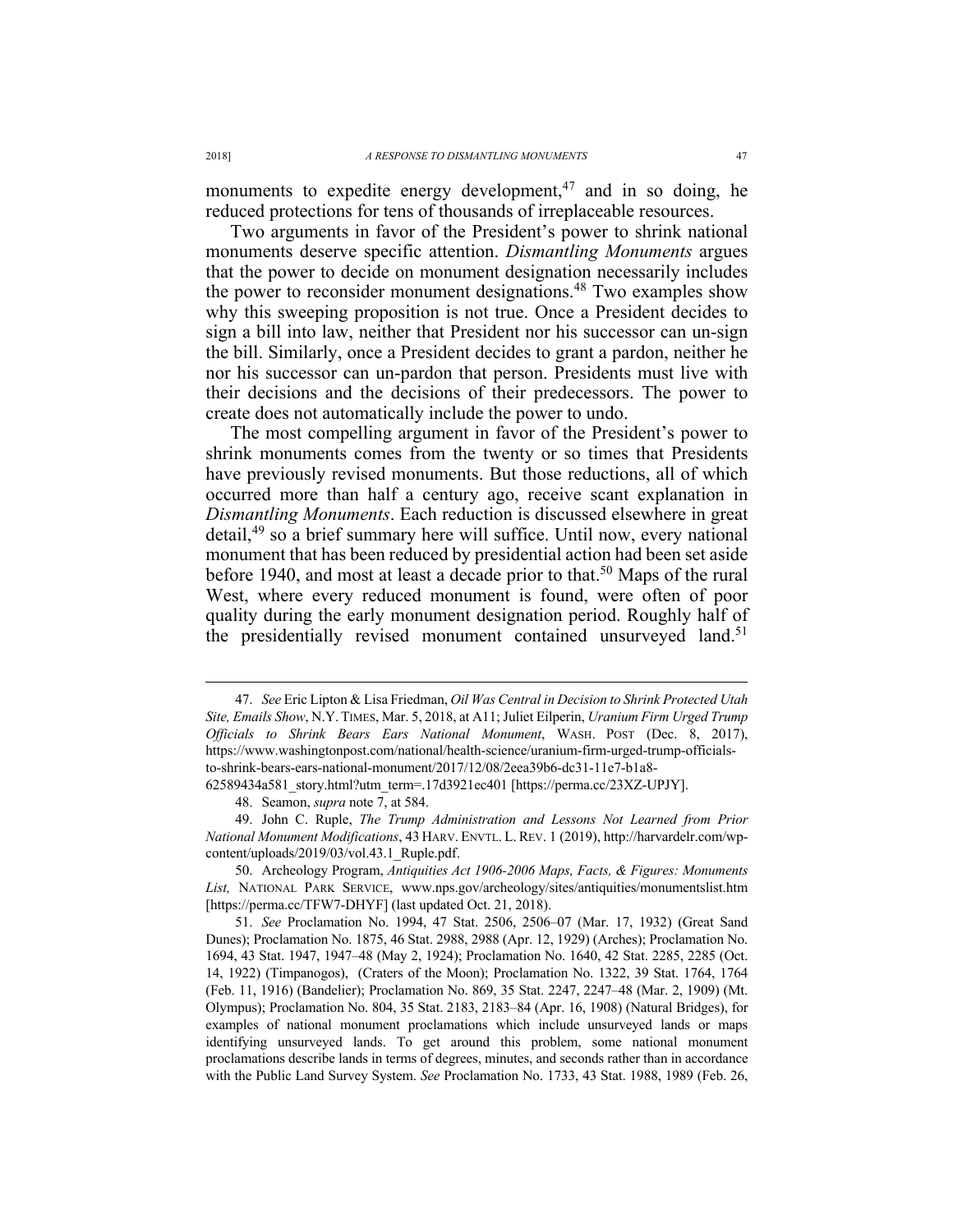Further complicating matters, surveys of that era were often riddled with errors.<sup>52</sup> Inadequate surveys made it difficult to describe the location of the objects to be protected, and to accurately define monument boundaries around those objects.

At both Navajo and Petrified Forest national monuments, looting forced monument designation before the location of the objects to be protected was known. The President, in both cases, designated a larger monument than necessary knowing that boundaries would be revised following survey completion.<sup>53</sup> Surveys at Great Sand Dunes, were so bad that the proclamation had to be revised to exclude references to lands that did not physically exist.<sup>54</sup> The Hovenweep proclamation misidentified the lands to be protected.55 Revisions to Mt. Olympus (now Olympic National Park), Arches, Timpanogos Cave, and Natural Bridges also corrected errors in describing the objects to be protected or the boundary of the monuments around them.<sup>56</sup> No one claims that either Bears Ears or the Grand Staircase-Escalante proclamations suffered from survey errors.

Other monument modifications clarified that state and private land were not part of the monument. At Glacier Bay, a revision excluded a saw mill, multiple homesteads, a salmon cannery, a fur farm, and a secret military base.<sup>57</sup> At Katmai, President Coolidge excluded a mine;<sup>58</sup> and at Scotts Bluff he excluded a federal water project.<sup>59</sup> Mt. Olympus was reduced twice to clarify that homesteads were not part of the monument.<sup>60</sup> President Roosevelt eliminated rights-of-way for what would become

59. DEP'T OF THE INTERIOR, REPORT OF THE DIRECTOR OF THE NATIONAL PARK SERVICE TO THE SECRETARY OF THE INTERIOR FOR THE FISCAL YEAR ENDED JUNE 30, 1924 AND THE TRAVEL SEASON 1924, at 16 (1924).

60. Proclamation No. 1862, 45 Stat. 2984, 2985 (Jan. 7, 1929); Proclamation No. 1191, 37 Stat. 1737, 1737 (Apr. 17, 1912).

 <sup>1925) (</sup>Glacier Bay); Proclamation No. 1487, 40 Stat. 1855, 1856 (Sept. 24, 1918) (Katmai); Proclamation No. 804, 35 Stat. 2183, 2183–84 (Apr. 16, 1908) (Natural Bridges).

<sup>52.</sup> *See, e.g*., PUB. LAND LAW REVIEW COMM'N, ONE THIRD OF THE NATION'S LANDS: A REPORT TO THE PRESIDENT AND TO THE CONGRESS BY THE PUBLIC LAND LAW REVIEW COMMISSION 260 (1970) (explaining that 93% of National Forest System boundaries either hadn't been surveyed or needed resurveying, and "[t]he magnitude of the problem is greater with respect to lands administered by the Bureau of Land Management").

<sup>53.</sup> *See* HAL K. ROTHMAN, NAT'L PARK SERV., NAVAJO NATIONAL MONUMENT: A PLACE AND ITS PEOPLE, AN ADMINISTRATIVE HISTORY 15 (1991); *Establishment of a National Park Service: Hearing on H.R. 22995 Before the H. Comm. on the Public Lands*, 62d Cong. 32 (1912).

<sup>54.</sup> Proclamation No. 2681, 11 Fed. Reg. 2623, 2625 (Mar. 14, 1946).

<sup>55.</sup> Proclamation No. 3132, 21 Fed. Reg. 2369, 2369 (Apr. 12, 1956).

<sup>56.</sup> *See* Ruple, *supra* note 49, at 46–51.

<sup>57.</sup> JOHN M. KAUFFMAN, GLACIER BAY NATIONAL MONUMENT, ALASKA: A HISTORY OF ITS BOUNDARIES 17–18, 31 (1954) (on file with author).

<sup>58.</sup> Exec. Order No. 3897, 40 Stat. 1855 (Sept. 5, 1923) (eliminating land from the Katmai National Monument "[i]n view of the prior occupation and development of the tract by John J. Folstad as a coal mine for supplying fuel for local use").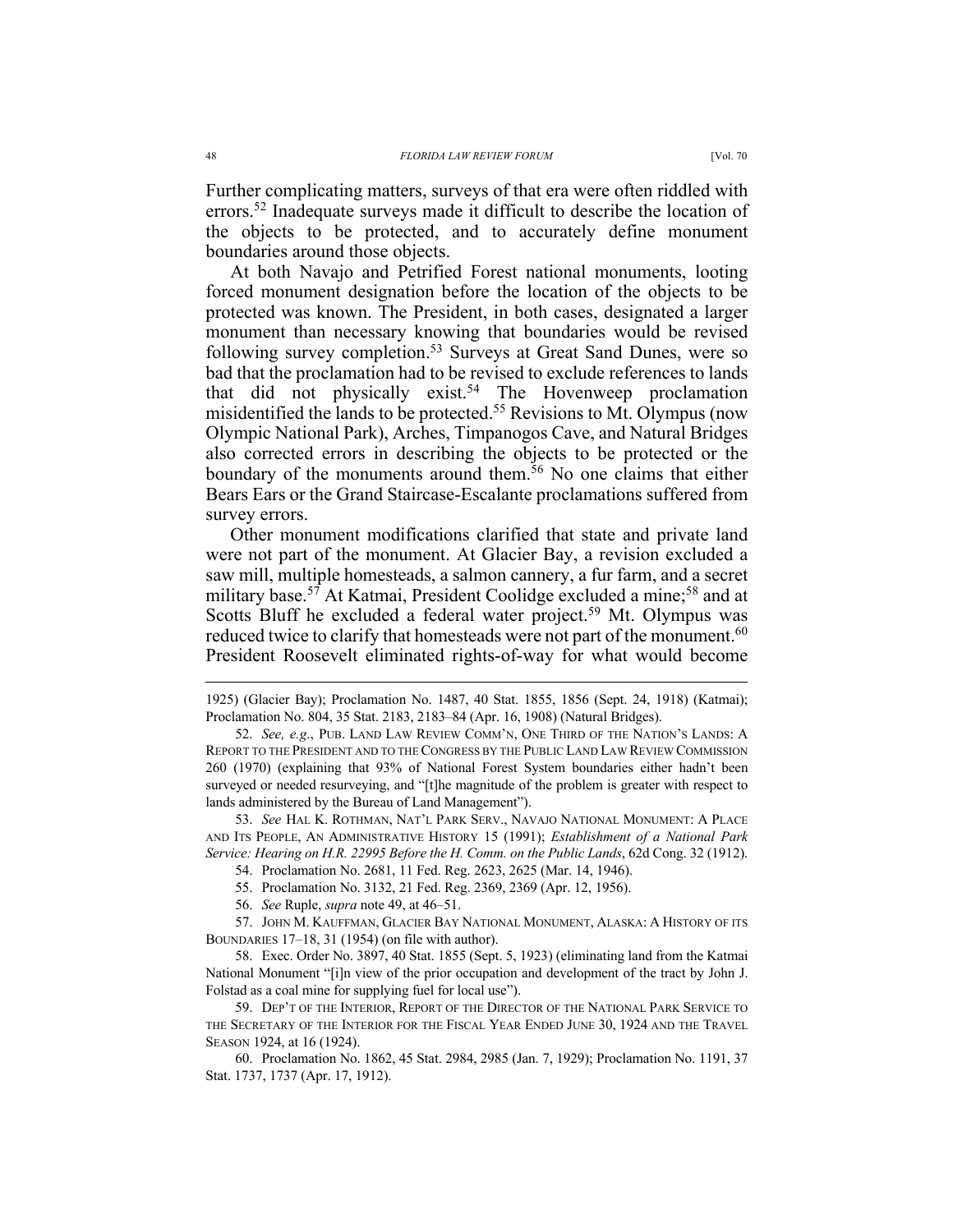highway 70 from White Sands,  $61$  and a state highway from Craters of the Moon<sup>62</sup>—and all of this infrastructure predated monument reductions. No one contends that President Trump was surgically excluding non-federal lands or existing infrastructure from the Utah monuments.

The most recent monument reduction involved Bandelier National Monument in New Mexico.<sup>63</sup> But the brief explanation offered in *Dismantling Monuments* ignores a critical fact—the revision *improved* resource protection. Bandelier borders the Los Alamos National Laboratory, which is a centerpiece of our nation's nuclear arsenal. In 1963, President Kennedy transferred 3,925 acres of monument land to the laboratory and 2,882 acres of laboratory land to the monument.<sup>64</sup> The lands removed from the monument, and the archaeological resources they contain, were subsequently locked behind the gate of a nuclear installation and placed out of reach of looters. The exchange, in short, increased protection for a site that suffered from vandalism and looting.<sup>65</sup> It is hard to see how this revision could justify reductions that leave vast tracts of resources unprotected.

Three times Presidents reduced national monuments to further our nation's defense. At Santa Rosa Island, President Truman excluded land needed for Eglin Field—the airfield where Jimmy Doolittle trained for his daring WWII bombing raid on Japan.<sup>66</sup> In 1955, President Eisenhower eliminated a WWII airfield from Glacier Bay—an airfield that had been built in secret during WWII to defend against threatened Japanese attack.67 At Mt. Olympus, President Wilson reduced the monument in part to provide timber needed for WWI.<sup>68</sup> Douglas fir was essential for ship building, and Sitka spruce was prized for airplane construction because it was light, strong, and did not splinter when struck by bullets.<sup>69</sup> Spruce, however, was available only in temperate rainforests like those along the Northwest coast, and the monument was home to the largest

 <sup>61.</sup> Proclamation No. 2295, 53 Stat. 2465 (Aug. 29, 1938).

<sup>62.</sup> Proclamation No. 2499, 55 Stat. 1660 (July 18, 1941); Ruple, *supra* note 49, at 60–61.

<sup>63.</sup> Proclamation No. 3539, 28 Fed. Reg. 5407, 5407 (June 1, 1963).

<sup>64.</sup> *Id*.

<sup>65.</sup> *See* Ruple, *supra* note 49, at 66–67.

<sup>66.</sup> *See Eglin Air Force Base History*, EGLIN AIR FORCE BASE (July 25, 2012), https://www.eglin.af.mil/About-Us/Fact-Sheets/Display/Article/390964/eglin-air-force-basehistory/ [https://perma.cc/CPQ8-A42U].

<sup>67.</sup> Proclamation No. 3089, 20 Fed. Reg. 2103, 2103 (Apr. 5, 1955). Ruple, *supra* note 49, at 70.

<sup>68.</sup> Proclamation No. 1293, 39 Stat. 1726, 1726 (May 11, 1915).

<sup>69.</sup> *See* Gerald W. Williams, *The Spruce Production Division*, FOREST HISTORY TODAY 3 (Spring 1999) (quoting Brice P. Disque, Brigadier General of the U.S. Army); *see also* GAIL E.H. EVANS & GERALD W. WILLIAMS, OVER HERE, OVER HERE: THE ARMY'S SPRUCE PRODUCTION DIVISION DURING "THE WAR TO END ALL WARS" 4 (1984).